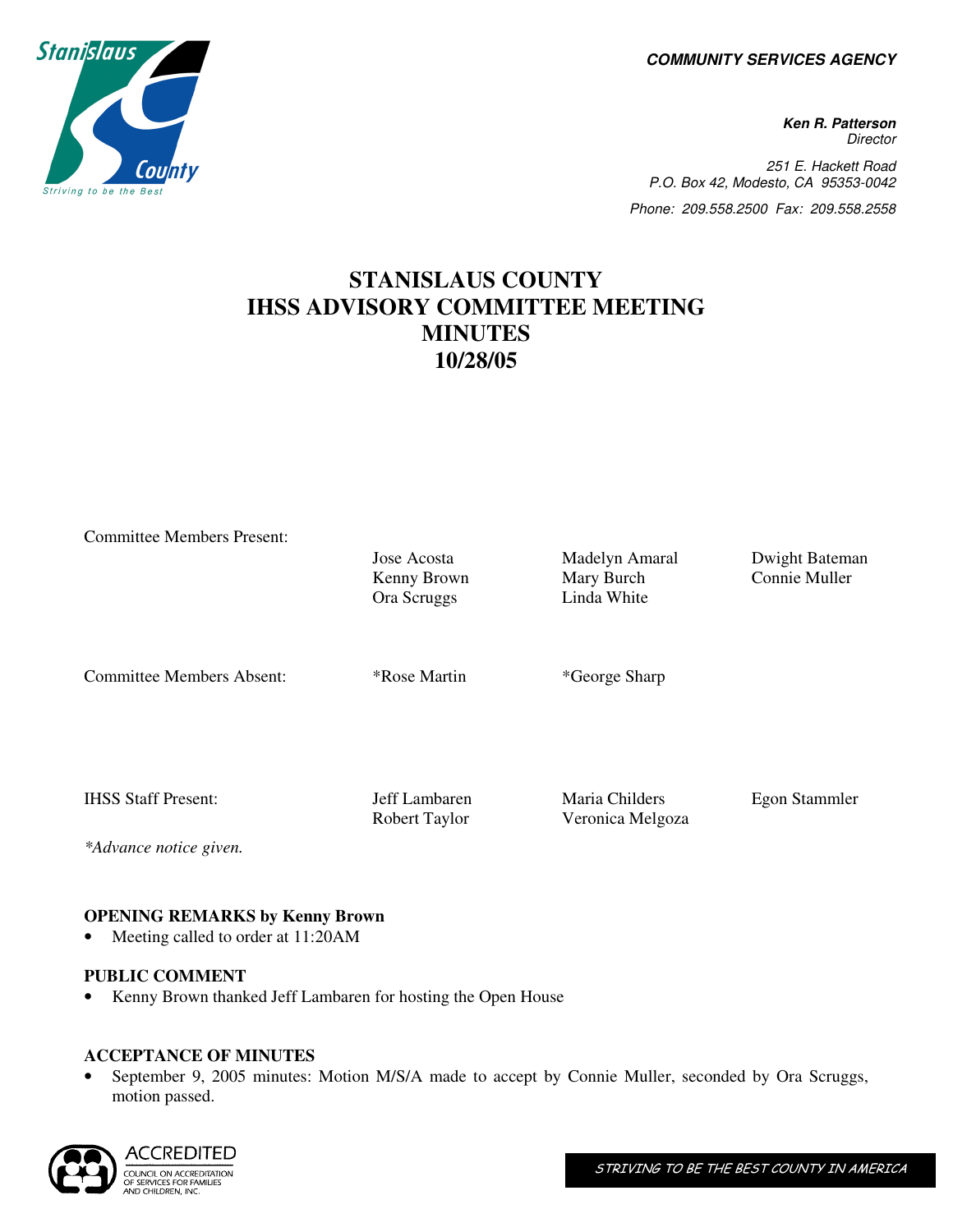### **PUBLIC AUTHORITY**

- Jeff Lambaren gave a presentation, it was about IHSSAC and had an update on Public Authority. The Public Authority staff was also introduced in the presentation. The selection for the Accountant's position will be sometime in November.
- Jeff Lambaren stated that the logo for the Public Authority will be put on the building, the logo is LinkCare
- 12/09/05 is the one year anniversary of the Public Authority, accomplishments to date are: the office, staff, and in December the registry will be in-house
- Jeff Lambaren distributed a handout on CICA (California IHSS Consumers Alliance), it's a statewide coalition of consumers.
- CICA represents the consumers view point and IHSS issues
- CICA was formed in June of 2005, it costs \$2000.00 to join, a packet was passed out with info on CICA
- Madelyn Amaral feels this is a duplicate of the Public Authority

#### **LEGISLATIVE UPDATE**

- Maria Childers stated the Governor vetoed the bill (AB 899) that was proposed to provide 6 hours of training to IHSS providers.
- Jeff Lambaren announced that CAPA sent out a request for new legislation for the coming year asking for 40 hours of training.
- Maria Childers stated that AB 776 was vetoed; this bill proposed not to increase providers insurance for providing transportation to their clients.

#### • **ANNUAL REPORT/PROFESSIONAL HELP**

- Kenny Brown asked if there was an update on the annual report.
- Jeff Lambaren stated that he has the direction of the Advisory Committee to make a high quality production and the committee likes the larger size.
- Jeff Lambaren has the Public Authorities information; over the next month a sample will be made and presented to the committee.

#### **BUDGET/STATE**

• Jeff Lambaren stated that it's a slow time right now for budget, it will get busy in January. Hopefully IHSS will be left alone.

#### **HOT TOPICS**

- Providers are still under UDW with new administration.
- Dwight Bateman suggested that the Union come and give the committee an update on what their activities are, let the Advisory committee know who they are, and what they are doing. Dwight Bateman made a motion to request the Union to come, Madelyn seconded the motion and motion passed.
- Jeff Lambaren will send a letter to the Union requesting that they come and give a presentation.
- Linda White announced that she received an invitation to a County retreat.
- Kenny Brown has been to the retreat in the past and highly recommends it to those who are interested in going.
- •

#### **GENERAL UPDATE**

- Connie Muller asked about recruiting new members, we have 3 members whose terms are up in December 2005.
- Mary Burch stated that she filled out an application and delivered it to the Board of Supervisors.
- Jeff Lambaren will inquire to the Board of Supervisors to see if they have a list of prospective members in joining the committee. The Board of Supervisors appoints new members.